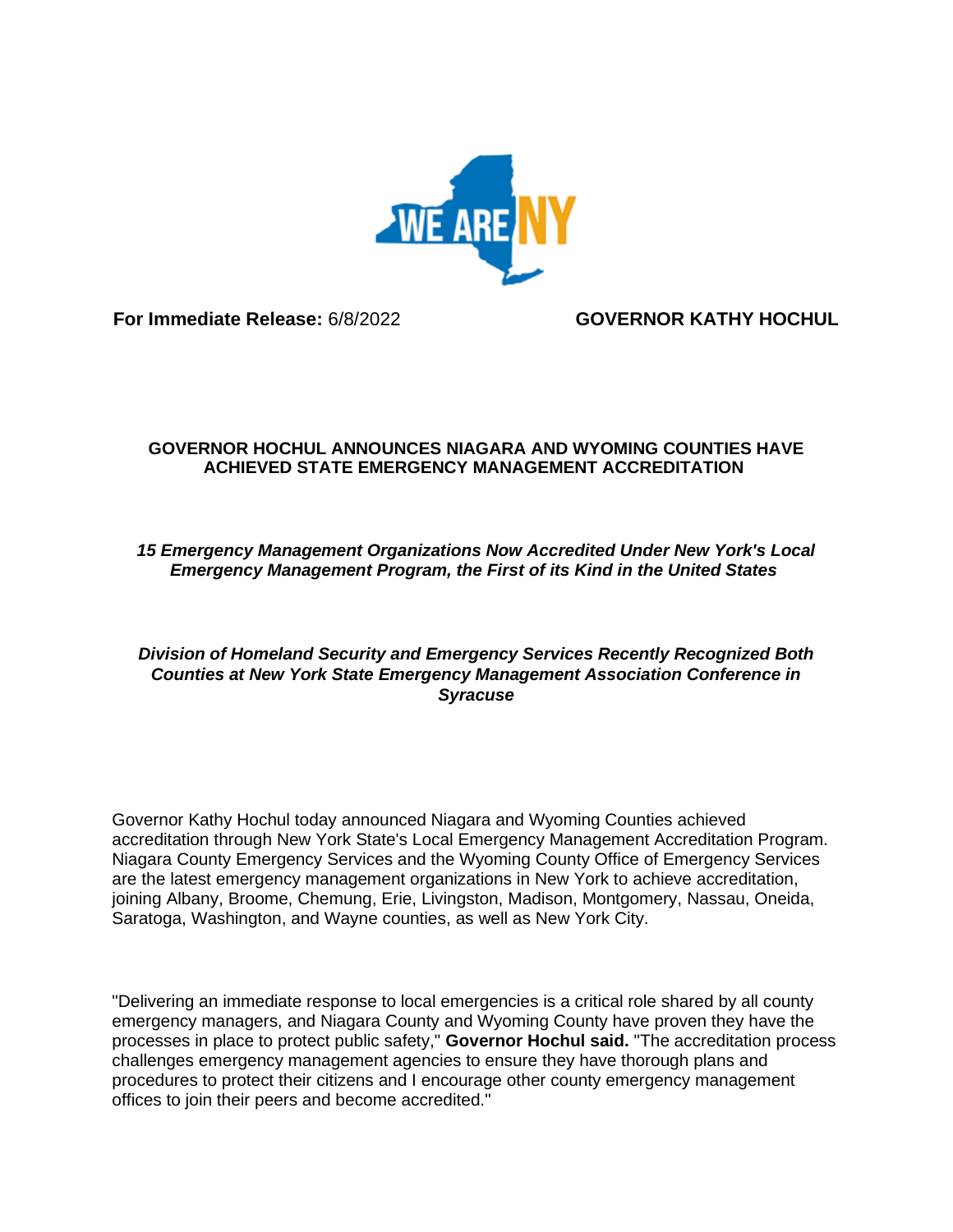New York State's Local Emergency Management Accreditation Program is the nation's first accreditation at the state level for local emergency management agencies. Developed in partnership with the New York State Emergency Management Association, the accreditation program highlights and promotes local emergency management agencies in New York State. To become accredited, a local government must meet a series of standards and best practices promoting a coordinated and integrated approach to emergency management. Localities must also engage "whole community" stakeholders, including government and private partners, and consider those in their community who may require specific attention during an emergency including homeless, elderly, and disabled New Yorkers.

**State Division of Homeland Security and Emergency Services Commissioner Jackie Bray said,** "Local Emergency Managers play a pivotal role in keeping New Yorkers safe during the most difficult of times and it's essential we ensure they have the tools, resources and expertise needed to get their community through any type of disaster. New York's groundbreaking accreditation process has consistently proven to be one of the best tools we have to accomplish this goal and we commend both Niagara and Wyoming Counties for all their hard work to achieve this distinction."

The New York State Division of Homeland Security and Emergency Services administers the program on behalf of the Local Emergency Management Accreditation Council, which serves as the governing body for the program. Accreditation is valid for five years, with an opportunity to obtain reaccreditation after the five-year period.

The Niagara County Office of [Emergency](https://gcc02.safelinks.protection.outlook.com/?url=https%3A%2F%2Fwww.niagaracounty.com%2Ffire%2FAbout-Us&data=05%7C01%7CTerry.Hastings%40dhses.ny.gov%7C7b8544499cc243d916df08da496da3d6%7Cf46cb8ea79004d108ceb80e8c1c81ee7%7C0%7C0%7C637903032484458046%7CUnknown%7CTWFpbGZsb3d8eyJWIjoiMC4wLjAwMDAiLCJQIjoiV2luMzIiLCJBTiI6Ik1haWwiLCJXVCI6Mn0%3D%7C3000%7C%7C%7C&sdata=2Yp0ryq0soebqjsswhbxd7%2Fs4dVatCMcTY49b3Os5yg%3D&reserved=0) Services ensures, through coordination with all first responders, that the county is prepared to respond to, and recover from, all natural and humanmade emergencies for citizens, employers and visitors. The office provides the leadership, training and support to reduce the loss of life and property through an all-hazards emergency management program of planning and preparedness, mitigation, response and recovery throughout Niagara County.

The Wyoming County Office of [Emergency](https://gcc02.safelinks.protection.outlook.com/?url=https%3A%2F%2Fwww.wyomingco.net%2F190%2FEmergency-Services&data=05%7C01%7CTerry.Hastings%40dhses.ny.gov%7C7b8544499cc243d916df08da496da3d6%7Cf46cb8ea79004d108ceb80e8c1c81ee7%7C0%7C0%7C637903032484458046%7CUnknown%7CTWFpbGZsb3d8eyJWIjoiMC4wLjAwMDAiLCJQIjoiV2luMzIiLCJBTiI6Ik1haWwiLCJXVCI6Mn0%3D%7C3000%7C%7C%7C&sdata=zkSYvznilHQIyATaradiHu%2BWlZ8NS57GT%2B%2BI8KGCW6g%3D&reserved=0) Services is responsible for the overall planning and response coordination for emergencies in the county. Wyoming OES ensures the county is prepared to respond to, and recover from, all natural and human-made emergencies for citizens, employers and visitors. The office provides administration and presentation of fire and EMS training programs to countywide emergency services personnel; comprehensive all hazards pre-disaster planning; pre-disaster mitigation planning, and provides pre-disaster recovery information and assistance to the public. Additionally, the OES coordinates training for fire and EMS through the New York State Division of Homeland Security and Emergency Services' Office of Fire Prevention and Control, as well as the New York State Department of Health's Bureau of Emergency Medical Services.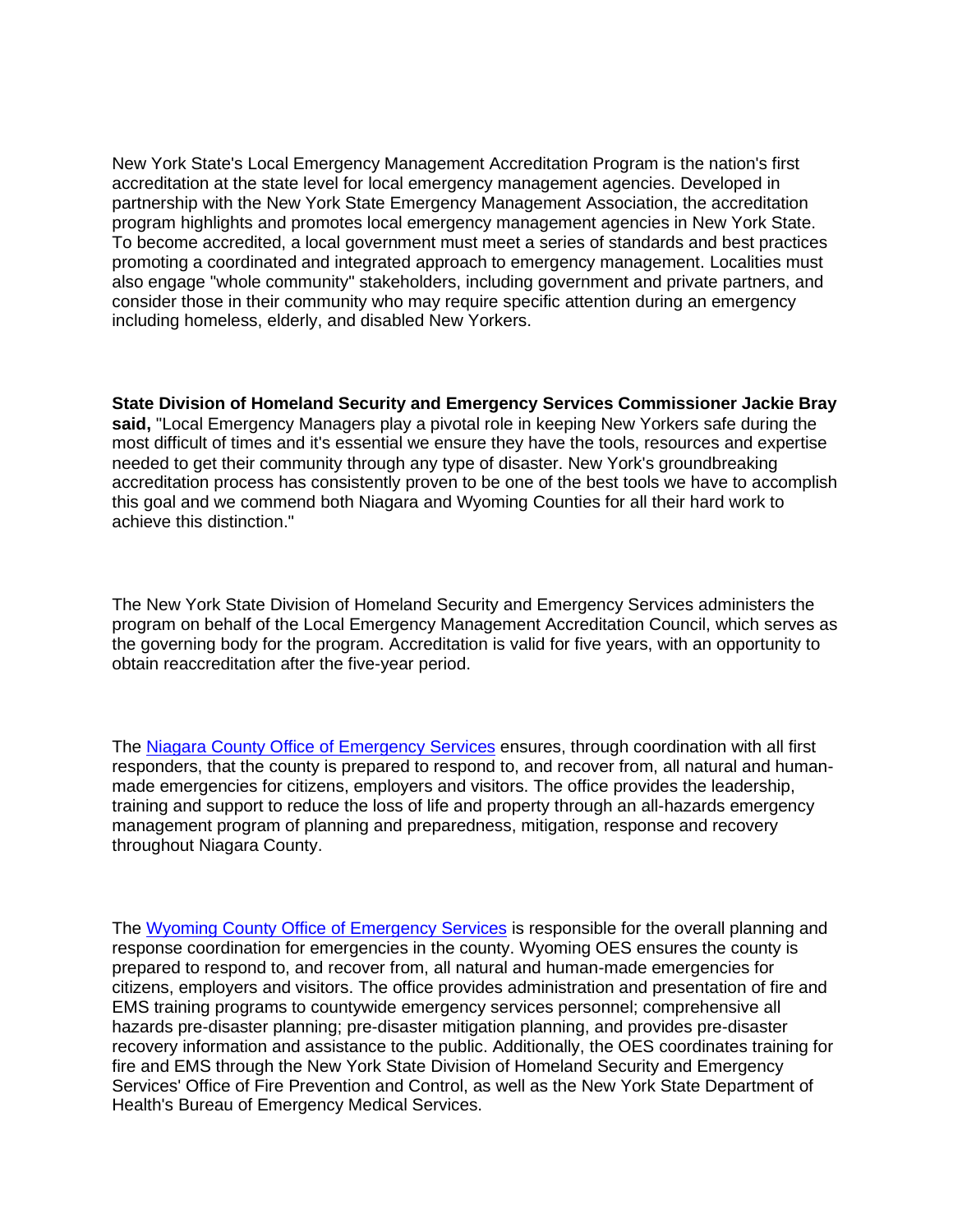**New York State Emergency Management Association President and Cattaraugus County Emergency Management Director Chris Baker said,** "The Local Emergency Management Accreditation Program is a great example of the strong partnership between NYSEMA and the State Division of Homeland Security and Emergency Services, and I want to congratulate Niagara and Wyoming counties on achieving accreditation. This program is helping to raise the bar for emergency management in New York State."

**Niagara County Fire Coordinator and Director of Emergency Services Jonathan Schultz said,** "Niagara County Emergency Services is extremely excited to achieve accreditation and I thank those who worked so hard to attain this achievement. We continuously partner with the Niagara County Sheriff's Office, local police agencies, the local career and volunteer fire departments and EMS agencies as well as the Niagara County Department of Health, to provide services to those experiencing emergencies or disasters across our county. Our ongoing work with our County Legislature, in collaboration with all the local jurisdictions, continues to make Niagara County one of the safest places to live.

**Wyoming County Office of Emergency Services Director of Fire and Emergency Management Brian Meyers said,** "Since becoming the Director of Wyoming County Emergency Services I have made it a goal for Wyoming County to achieve this accreditation and it is with true honor to do so. The support received by the Division of Homeland Security and Emergency Services while working on this task was instrumental in achieving accreditation and I would like to commend them for their assistance and professionalism. To say we are proud of this achievement would be an understatement. Achieving accreditation shows that, even in a rural county, we can provide the same level of service as our counterparts in larger counties. We will continue to do our best in the effort to prepare plans and procedures for responding to natural disasters and other emergencies with a new sense of pride."

Additional information about the New York State Local Emergency Management Accreditation Program - including program guidance, eligibility, and standards - can be found on the DHSES website [here.](https://gcc02.safelinks.protection.outlook.com/?url=https%3A%2F%2Fwww.dhses.ny.gov%2Flocal-emergency-management-accreditation-program&data=05%7C01%7CTerry.Hastings%40dhses.ny.gov%7C7b8544499cc243d916df08da496da3d6%7Cf46cb8ea79004d108ceb80e8c1c81ee7%7C0%7C0%7C637903032484458046%7CUnknown%7CTWFpbGZsb3d8eyJWIjoiMC4wLjAwMDAiLCJQIjoiV2luMzIiLCJBTiI6Ik1haWwiLCJXVCI6Mn0%3D%7C3000%7C%7C%7C&sdata=BkIJu7m%2Bm5M5%2F6PzegxTgrhcVFAK4k7MI8DxateH360%3D&reserved=0)

The Division of Homeland Security and Emergency Services and New York State Emergency Management Association will provide technical assistance to local emergency management offices interested in obtaining accreditation. Local emergency management offices looking to achieve accreditation should complete the application form and submit it to the Division of Homeland Security and Emergency Services at [EMaccreditation@dhses.ny.gov.](mailto:EMaccreditation@dhses.ny.gov)